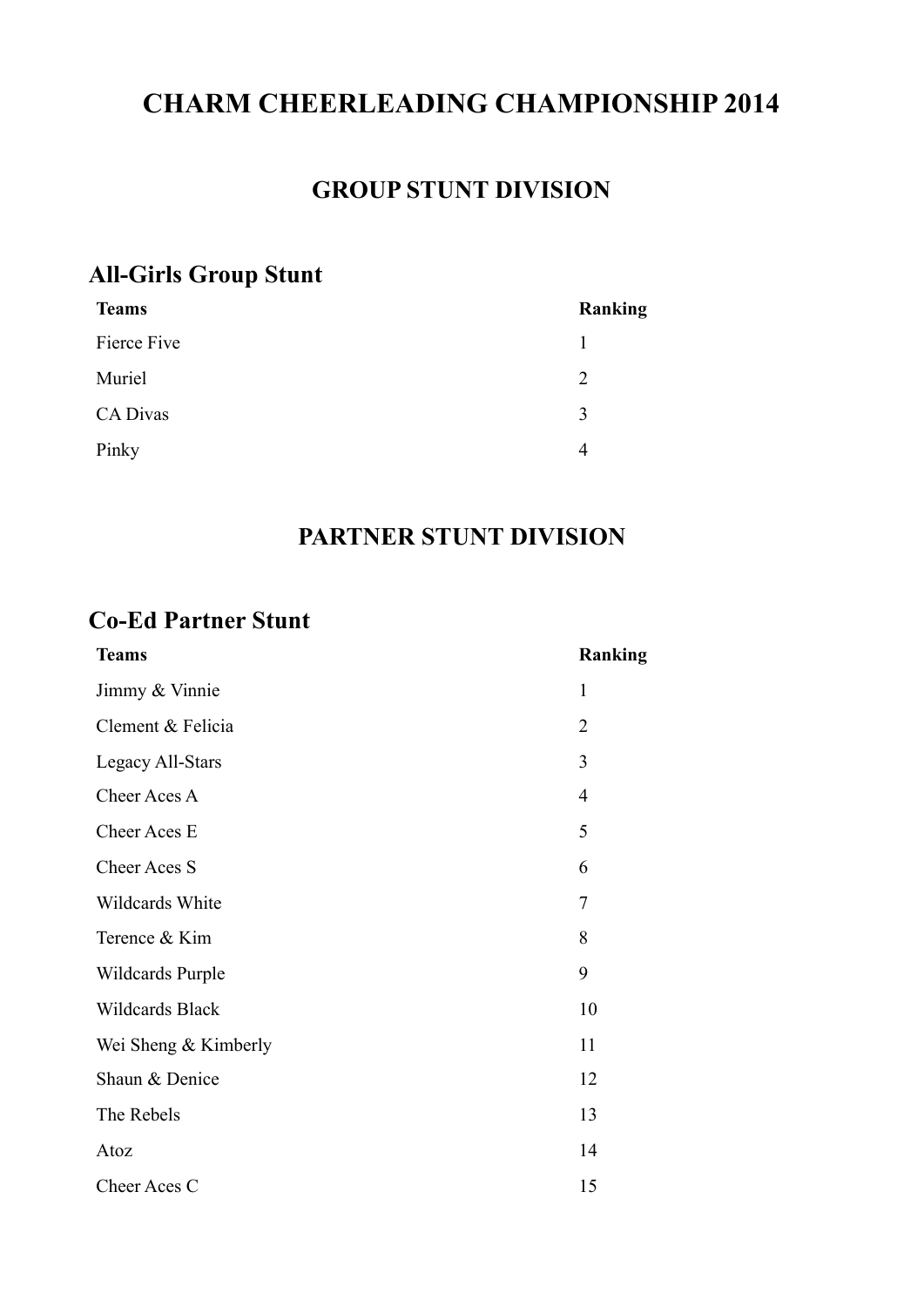#### **CHEER POM DIVISION**

#### **Cheer Pom**

| <b>Teams</b> | Ranking |
|--------------|---------|
| Pinky        | 1       |
| Awesome      | 2       |
| Tidadyn      | 3       |
| Vivavious    | 4       |
| Muriel       | 5       |
|              |         |

## **TEAM CHEER DIVISION**

#### **Team Cheer Pee Wee**

| <b>Teams</b>       | Ranking        |
|--------------------|----------------|
| Angels             | 1              |
| <b>Bears</b>       | $\overline{2}$ |
| <b>Sparks</b>      | 3              |
| Phoenix            | $\overline{4}$ |
| Lynx               | 5              |
| <b>Blaze</b>       | 6              |
| <b>Baby Angels</b> | $\overline{7}$ |
| <b>Baby Bears</b>  | 8              |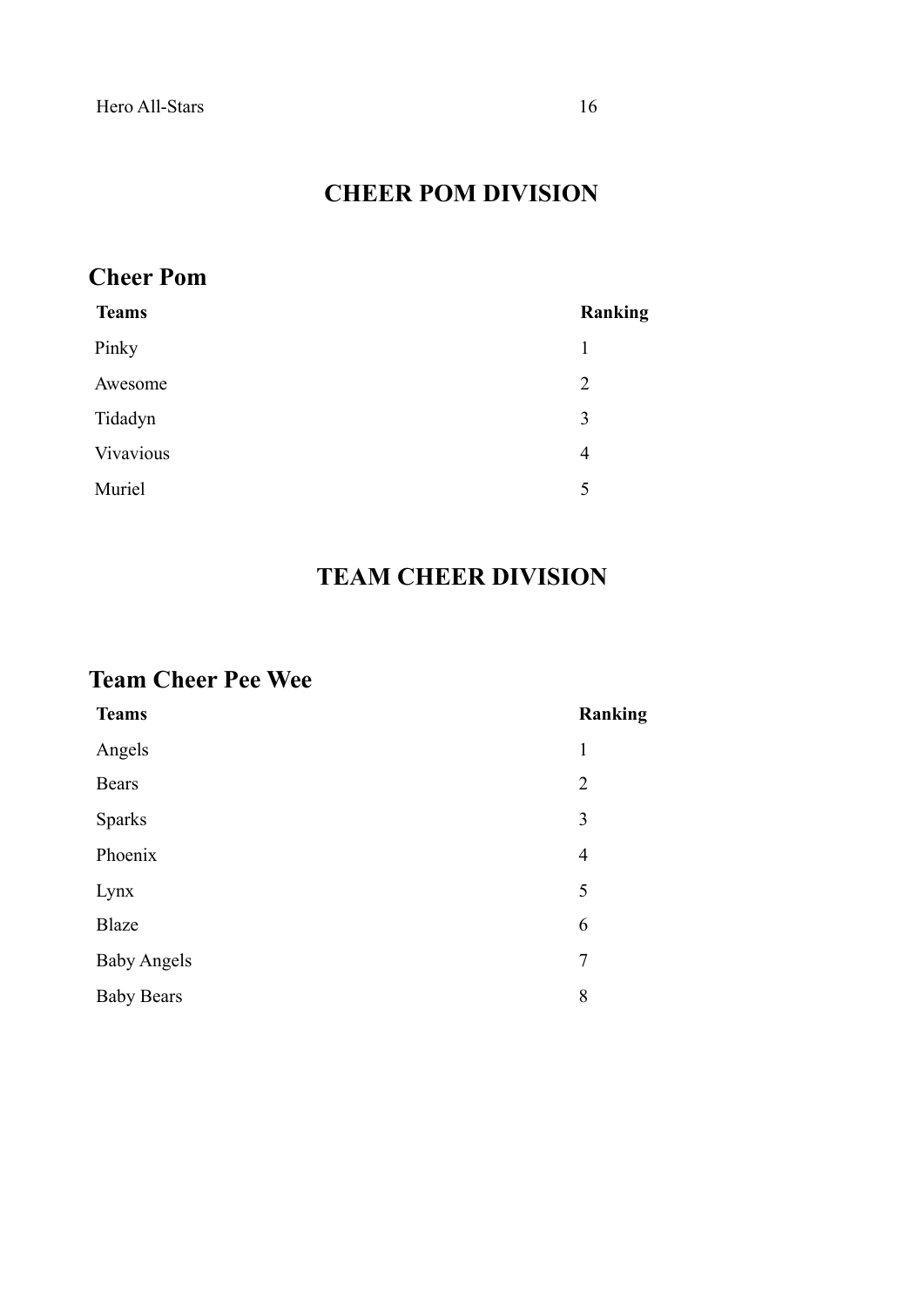## **Team Cheer Youth Level 1**

| <b>Teams</b>       | Ranking        |
|--------------------|----------------|
| Calyx Jr II        | 1              |
| Vibrant Jr         | $\overline{2}$ |
| Sri KL Green House | 3              |
| <b>Starlites</b>   | 4              |
| YOLO               | 5              |
|                    |                |

# **Team Cheer Level 2**

| <b>Teams</b>        | Ranking        |
|---------------------|----------------|
| Rayvens             | $\mathbf{1}$   |
| Calyx Junior        | $\overline{2}$ |
| Vibrant             | 3              |
| Xavier Jr.          | $\overline{4}$ |
| Zelts               | 5              |
| Warriorz            | 6              |
| D*Starz Jr          | $\overline{7}$ |
| Minimytez           | 8              |
| Xavier Intermediate | 9              |
| Eclipse             | 10             |
| Panthers            | 11             |

# **Team Cheer All-Girls Level 3**

| <b>Teams</b> | Ranking      |
|--------------|--------------|
| Anchorz      |              |
| Xavier Sr    |              |
| Blitzerz     | $\mathbf{R}$ |